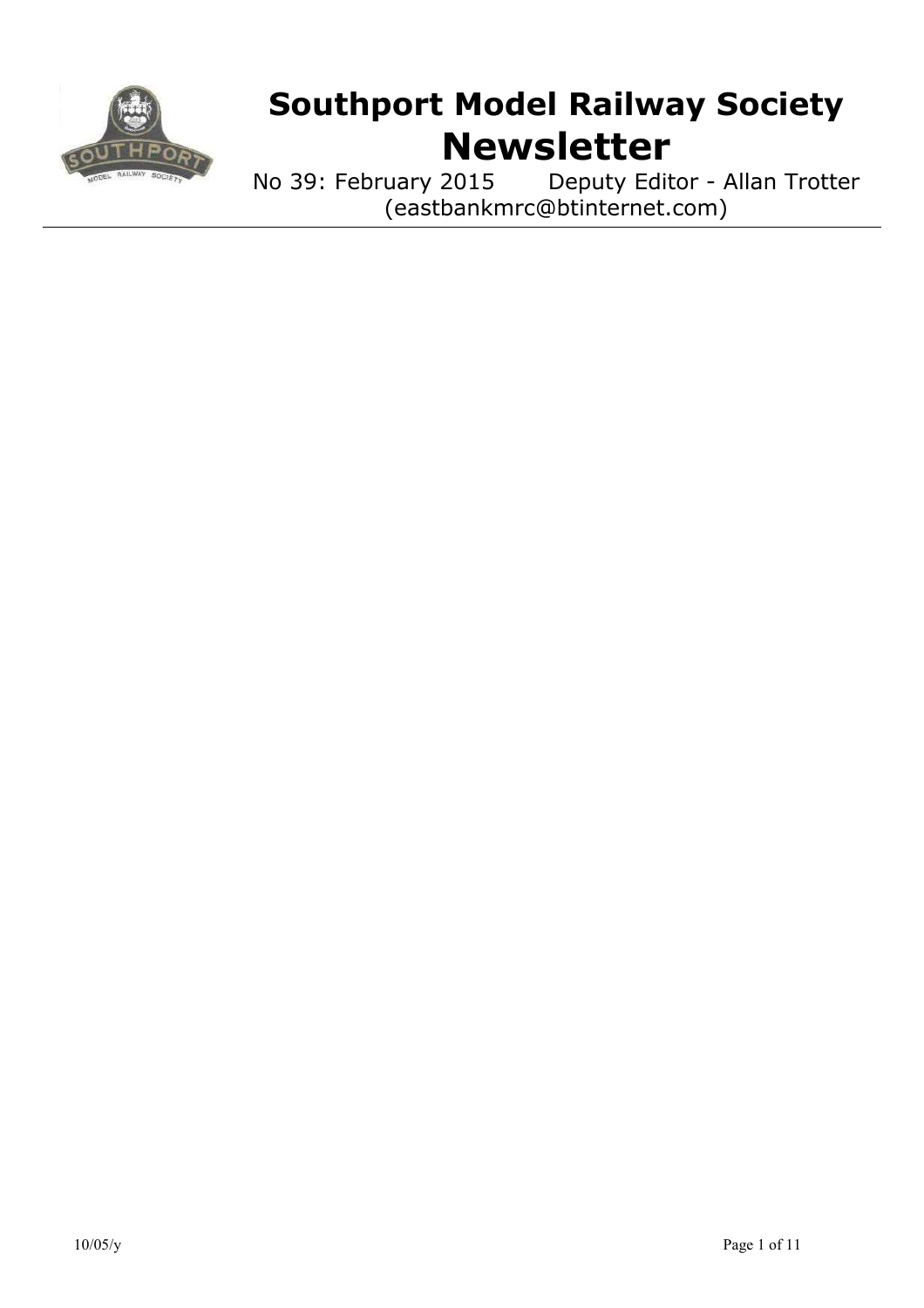## **Editorial**

The Southport MRS February 2015 newsletter still has a temporary editor this month due to our esteemed editor Peter Mills being somewhat indisposed. I am pleased to be able to state that many contributions have been forthcoming this month. Because of this we have a larger than usual edition. Deputy Dawg has compiled this newsletter but Peter, the High Sheriff of Dalegarth, seems to be improving as he has managed to submit reports for this month. **Allan Trotter.**

## **Chairman's Notes**

I recently visited local modeller Shaun Finucane at his home to see and operate his layout, Bilton Junction. I was accompanied by fellow member Ian Graham who was himself visiting for the first time. You may recall Shaun's name from an article I wrote for the May 2012 Newsletter, where, following his move from a Birkdale loft he, with occasional assistance from me, rebuilt his layout in an extensive long cellar in his house in Leyland Road. Despite the Arctic conditions outside we enjoyed a pleasantly comfortable few hours operating the layout, test track running some of my loco stock and generally 'playing trains.'

The morning and not for the first time, brought to mind the fact that those of us without home layouts, self included, presently lack access to any such facility while refurbishment work continues at our club rooms. Needless to say work has been continuing under cold and sometimes trying conditions but despite this progress has been made and we are close to getting Portland Street secured in its final operating position. We will then at least be able to get 00 modellers up and running. However there is still much to do and the more people we can involve the quicker we can be operating and functioning as a productive modelling society. I am therefore asking for as many of you as possible to come along and give whatever help, no matter how limited, that you can. I appreciate that not all of us have particular skills or as able bodied and that many have made all sorts of contributions previously but this is an ongoing process. If we can co-ordinate ourselves into a cohesive group we can become an active and creative group once again so please come and tell me if there is some way that you can help. **Frank Parkinson.**

## **Secretary's Report**

#### **Monthly Talks:**

Last month's talk continued with the American theme when Allan Trotter gave a slide show (yes some people do still have 35mm slides) of the "Real Railroads" in Colorado and some of the adjacent states. This followed on from the slide show late last year when Robin Green showed pictures of many of the narrow gauge railways in the area. Most of the slides were taken in the early 90's so those who are going on the September excursion will be able to judge how things have changed, both scenically and with the motive power and rolling stock. Many thanks to Allan for putting together this illuminating (forgive the pun) entertainment.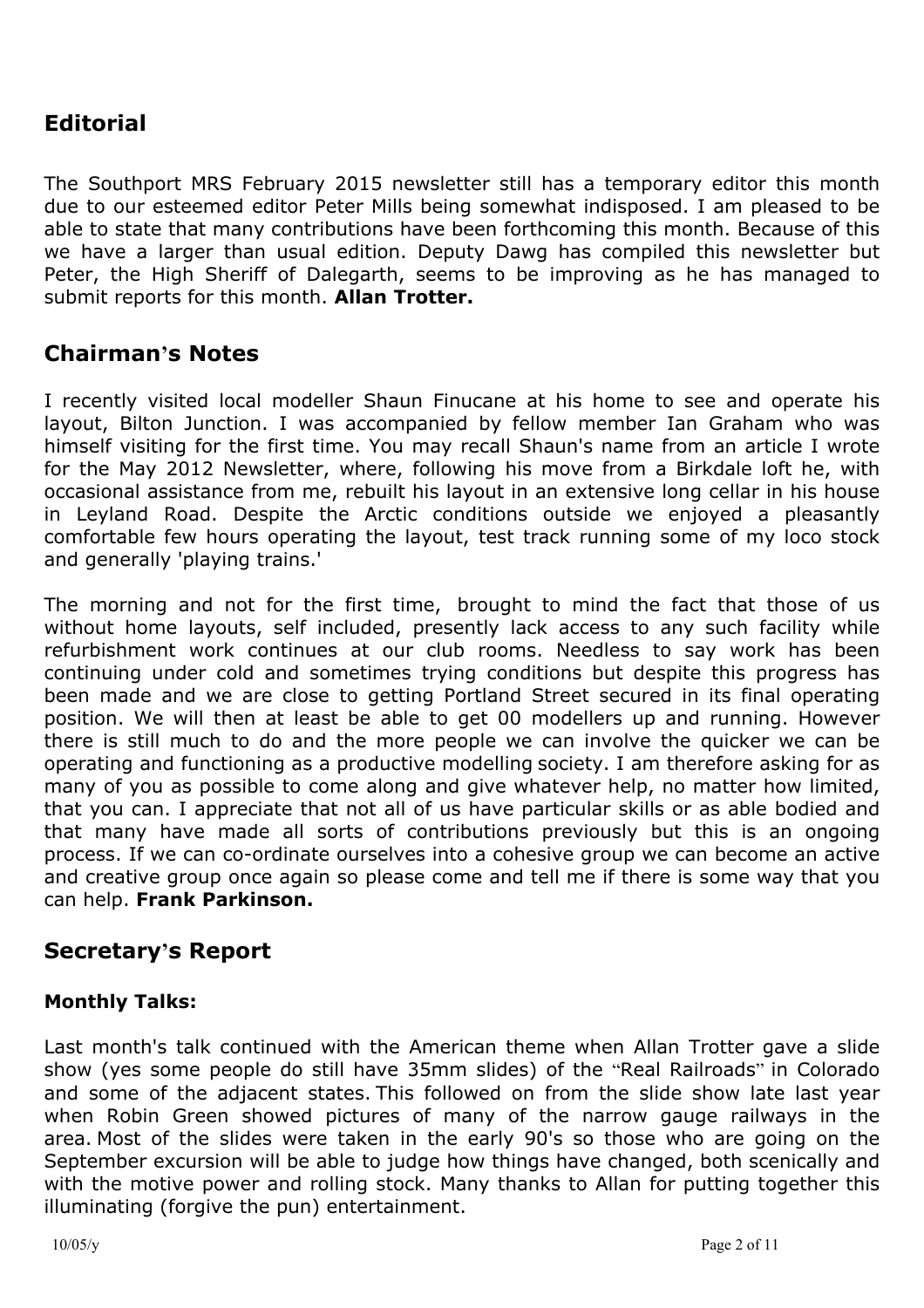Our next talk will be on Tuesday 17th February and will be held at Southport Football Club on Haig Avenue. This will be given by a guest speaker, Dave Fenton, and will take the form of a demonstration so a good turnout (pun not intended) would be appreciated. In this demonstration Dave will show us how to use one of his control boxes to operate up to 12 points. The control mechanism can also be used to motorise signals, complete with a realistic bounce. As a matter of interest, if you have 10-12 (or multiples) of points to operate, then the unit cost works out at no more than for a simple Peco solenoid unit. I am sure that Dave will have some of his boxes available for you to purchase on the night so bring along your cheque books or cash.

Your Committee is looking for someone to take over the catering arrangements for these talks. This is not a particularly onerous task, simply collecting names of those who wish to partake of food (you decide what the food will be) and then arranging to collect it on the night. Please contact Frank if you are willing to help out.

Ian is looking at our programme of talks for next year 2016. Although 2016 seems a long way ahead, it would be nice to think that we have got an outline programme with at least some talks promised. This year we have had a sort of theme (Colorado) which has worked quite well, so perhaps we could have one for next year. Please could you let Ian have ideas, and promises of talks or demonstrations. The exact title is not required at this stage but the subject matter would be useful. Rather than one long talk per session, we could have two or more shorter ones. Remember, this is your Club and to make it vibrant does require some active input from you, the members. **Ian Shulver.**

#### **AGM:**

The 2015 AGM will be held on Friday 6th March at the Scarisbrick Bowling Club on Falkland Road. Please note that we intend to start the proceedings shortly after 19.00 since we can only have the room until 22.00. As usual there will be light refreshments at an appropriate juncture during the meeting. The formal calling notice in on the Club notice board as is the signing up list for the various Club officers. If you wish to nominate someone, you must get their agreement. If you wish to have any topic discussed at the meeting, it would be useful for you to let Hilary know. You can also let Hilary know of any nominations, but she does need to this information by Tuesday 3rd March. Please note that nominations for vacant officer positions will only be taken at the meeting if none have previously been received. **Hilary Finch and Ian Shulver.**

## **Exhibition Manager's report**

I am away at the moment enjoying working on the track on the Ratty. However this has given me a chance to easily pop along to the Kendal Exhibition. Like Peter, I missed the steam special as it was early!

10/05/y Page 3 of 11 This time of year is not the busiest period as Exhibition Manager with minimal correspondence to deal with. The visit to the exhibition gave me a chance to catch up with a few friends and to add to our layouts for 2015 and beyond. Some years ago, we had a layout at Southport from Brian Caton with his live steam layout based on the Isle of Man Railway. It was very well received by the public. I have invited him back to Southport in 2015 with a new live steam layout 'Black Road', featuring Gauge O industrial steam and again in 2016 with his Binns Road Hornby Gauge O live steam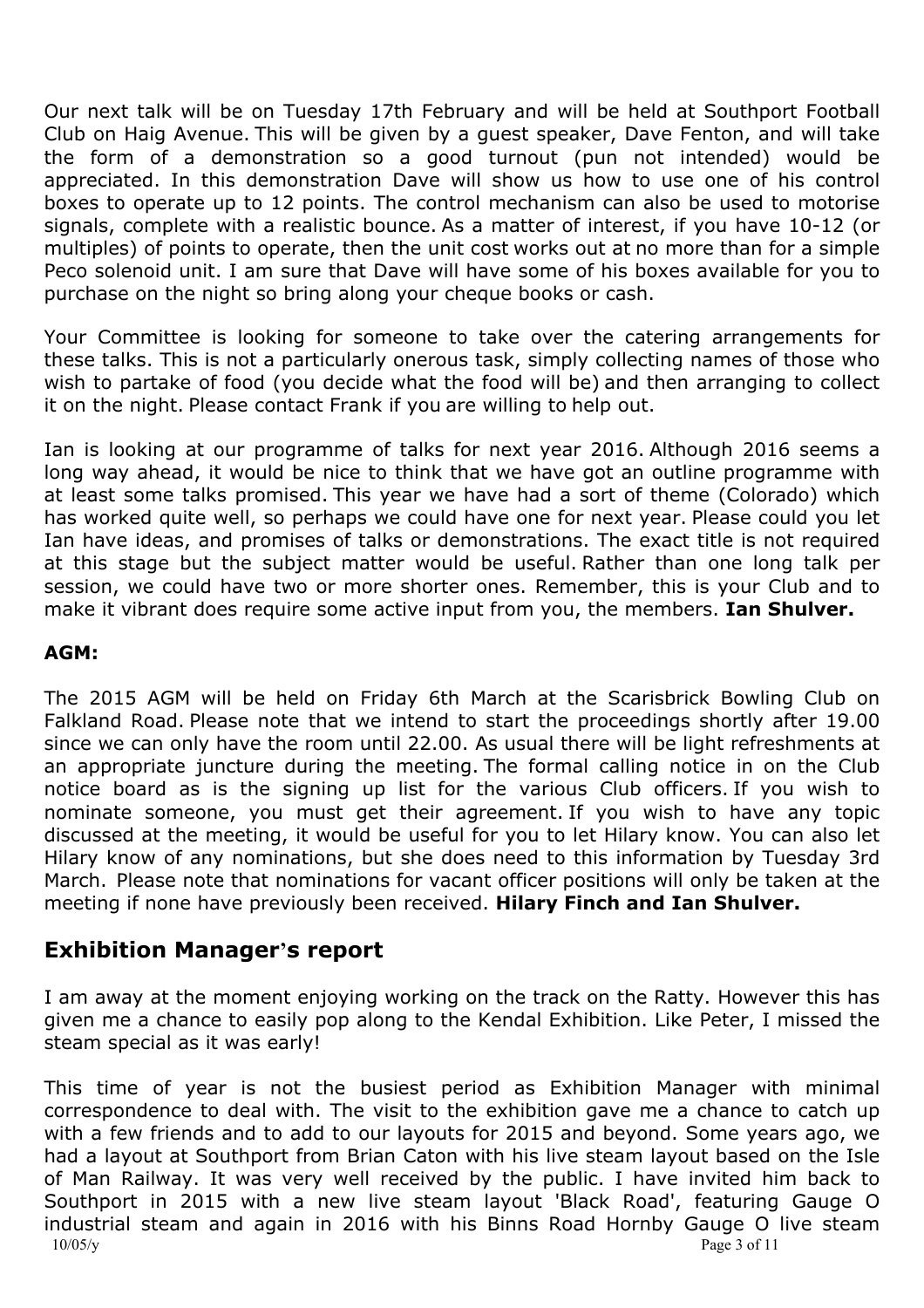tinplate layout. Apart from looking at potential layouts, work is progressing as normal towards our exhibition in November. **Tony Kuivala.**

## **Club News & Layouts**

#### **Redecoration of Portland Street railway room:**

As noted in the last newsletter, the ceiling has been painted. The wall has also been stripped of its old paper, the plaster inspected and any damaged areas cleaned and replastered. This now needs to thoroughly dry before we can paper and paint. In the meantime it is hoped that Portland Street layout can be moved to its permanent position, suitably braced and its level checked. Once this is done it is over to the OO fraternity to renovate the track work (some seems to be damaged), the electrics checked out and scenery reinstated.

#### **Monsal Dale:**

There has been slow but steady progress on redeveloping the fiddle yard. All the points are now in place and appear to be working. The next step will be to wire up the integral frog changing switches before progressing to linking the solenoids to the control panel. **Ian Shulver.**

## **Forthcoming events**

#### **February Monthly Talk**

The February Talk will be a presentation by guest visitor Dave Fenton on the subject of Mega Points, as seen at our exhibition last November. The evening will commence at 19:30 on 17<sup>th</sup> February 2015 in the Directors Suite of Southport Football Club.

Hot food will be available from the Swan Restaurant with a choice of either Meat Pie and Chips or Roast Chicken and Chips. If you are intending to be present and also wish to request food please let me have your order no later than 12:00 on Monday 16th February. **Note - no name means no food. Frank Parkinson.**

#### **The programme for the next few months is as follows:**

| February 17    | Mega points - a demonstration. David Fenton.                |
|----------------|-------------------------------------------------------------|
| February 20-22 | Modelrail Scotland.                                         |
| March 17       | Amtrak: Trains and Travel. Allan Trotter.                   |
| April 04-06    | York Model Railway Exhibition.                              |
| April 14       | A life in 86 minutes. The work of Geoffrey Jones. Jim Ford. |
| May $12$       | Chicago, South Shore & South Bend Railroad. Allan Trotter.  |
| June 16        | Quakers and Railways in Great Britain. Ian Shulver          |
| June 20-21     | Woodvale Rally.                                             |
| July 14        | Painting backscenes. Hilary Finch                           |
| August 11      | Statfold Barn. Tony Kuivala                                 |
| September      | No talk (depleted membership)                               |
| October 03-04  | Wigan exhibition                                            |
| October 13     | A celebration of the North American tour. Members' photos.  |
| November 07-08 | <b>Southport Model Railway Exhibition</b>                   |
| November       | 7                                                           |
| November 22-23 | Warley NEC exhibition.                                      |
| December       | 7                                                           |
| 10/05/y        | Page 4 of 11                                                |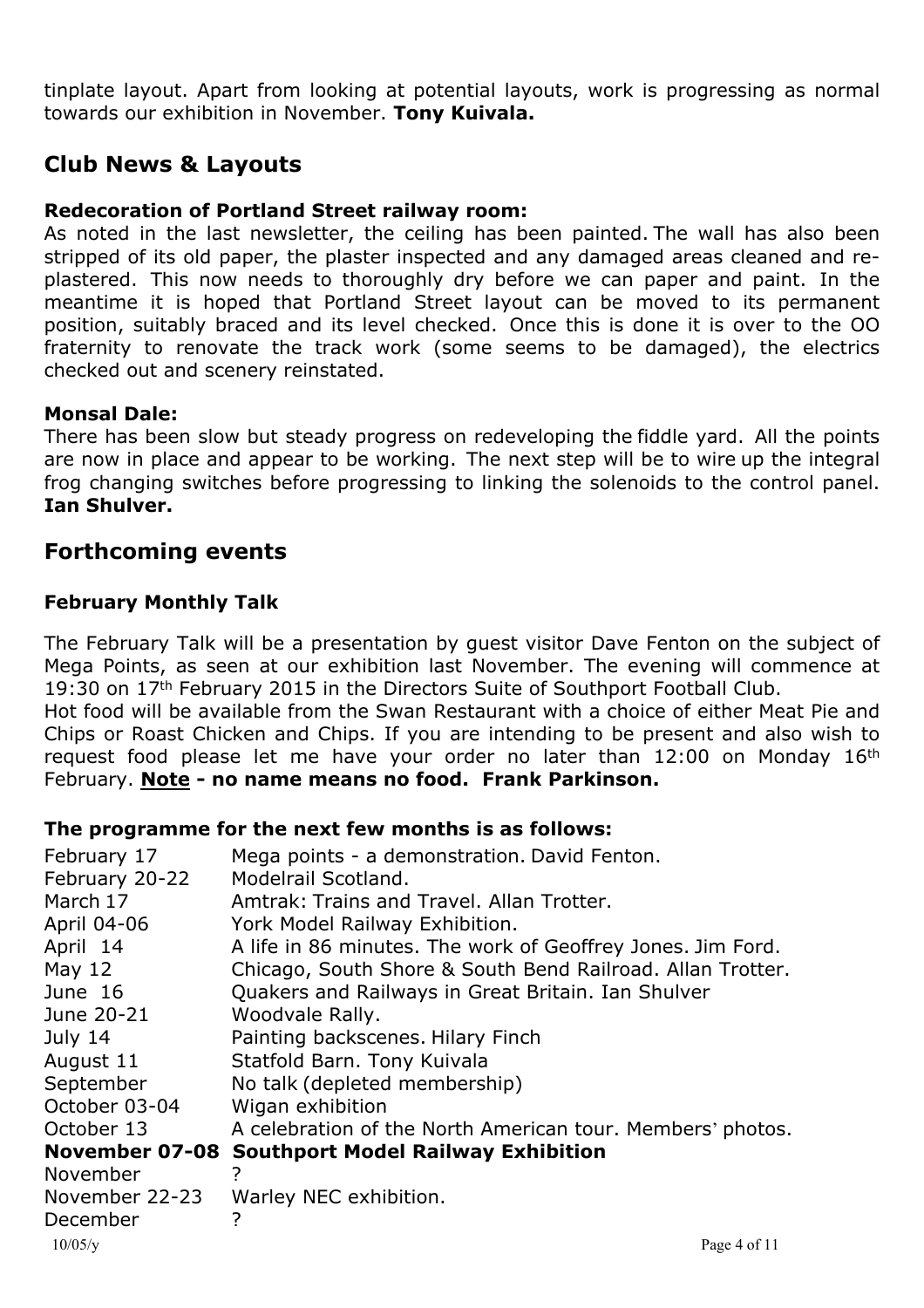#### **Ian Shulver.**

## **Member' News**

### **A dissertation from Dalegarth**

The excitement of the New Year is behind us now, but the festive break did give me the impetus to get cracking on my home project. I always think that this time of year lends itself to model railway activities too. The weather outside isn't great for walking Syd and we are suffering intermittent snow showers in these parts in between the gales. So there is plenty of opportunity to get modelling indoors. My recent attempt at Frank Spencer impressions has slowed me up with a double fracture to the arm, but it still hasn't stopped me doing some basic planning for my project at home.

The Internet is a great source for research and getting a comparison. Because getting best value for money is important now. Track, points, controllers etc all cost a lot of money and model railways has to vie for my pennies like everything else. With Allan, I have created a list of my track requirements and have emailed three or four shops asking for quotes. The only minor problem was the big national supplier in Liverpool needed product codes to give an accurate quote! Other shops didn't have that problem. They happily used common sense and supplied quotes for what I wanted. It didn't stop me using the telephone also, I contacted one of our loyal traders at the exhibition and they responded with the best quote. So using the traders at our exhibition can work for you too, getting to know them through our model railway club has helped build up a rapport with the traders over many years. For me, it adds a bit of moral fibre to the process, he's supported us over many years and this is a way of thanking him for his support and yes, the best price for me too. It is one of the many advantages to being a member of a model railway club.

So I hope that you will all take advantage of the bad weather outside and get stuck in to your project indoors. I will keep you posted on the progress of my project at home in future issues. **Peter Mills.**

#### **Visit to the Italian Railways Society meeting, 17th January 2015.**

Yet again on 17 January two hardy members of Southport Model Railway Society set out for the London bubble to attend the winter meeting of the Italian Railways Society. Fortified by the free nibbles in Virgin's first-class, we arrived in a timely fashion despite the presence of some snow in the Chilterns. During the morning we were able to fly the flag on the model railway club test track (Allan emphasises that it is the "London Model Railway Club" not "*The Model Railway Club"* as it chooses to describe itself) at Keen House, with Allan providing a Night Ferry consist and myself offering an Italian goods train and single unit ALn668 railcar.

It was especially interesting to compare my 623 class Franco-Crosti boilered loco with the current offering from Hornby-Rivarossi which is the correct 1 to 87 ratio whereas mine is 1 to 80 and much closer to 00 scale. Following a lunchtime snack (and in my case a sizeable lunchtime snooze, worthy of our exhibition manager), we enjoyed a slideshow of featuring the Ferrovia Nord Milano, a PowerPoint presentation on the Night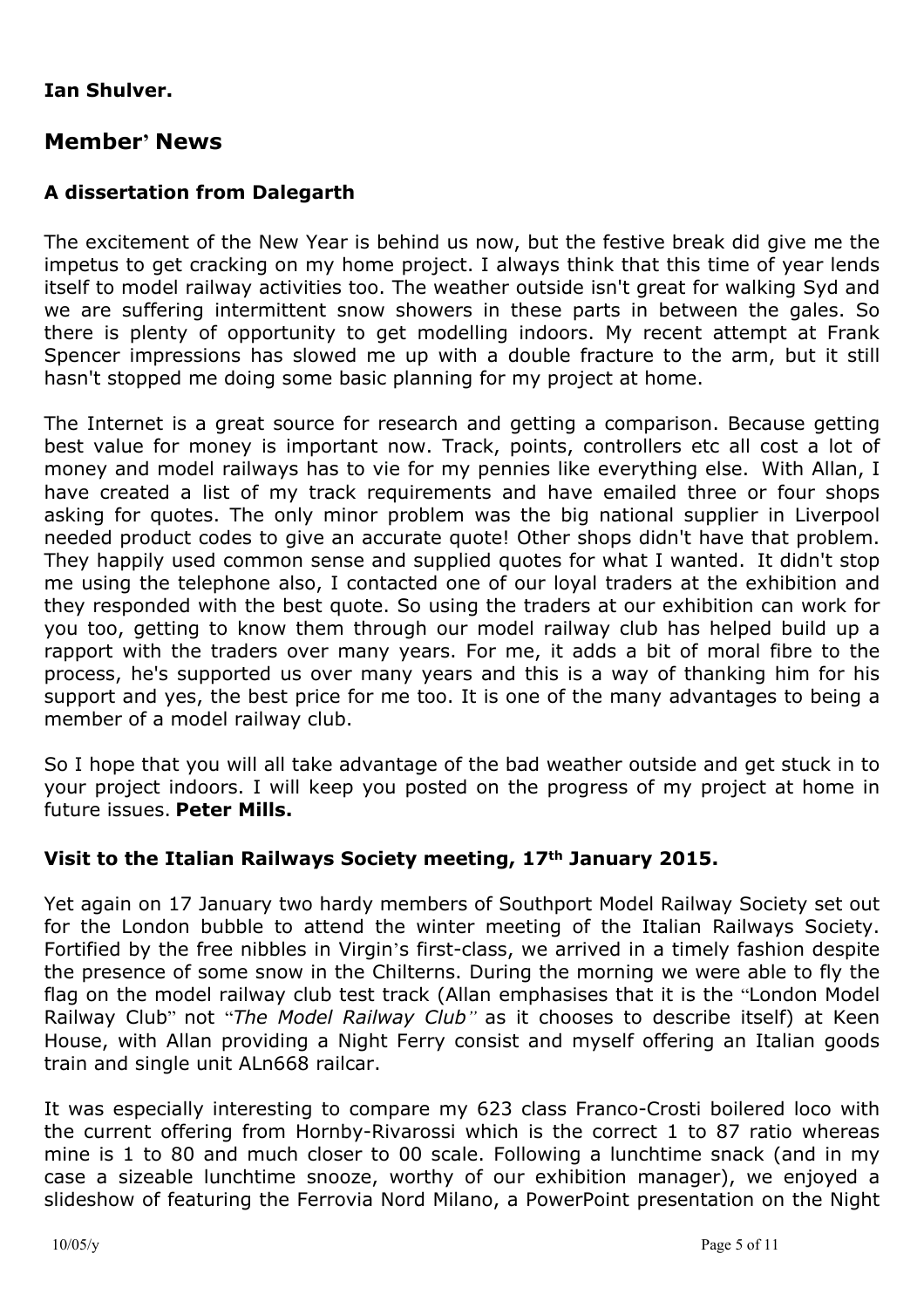Ferry train from none other than our own Mr. Trotter concluded by some steps of the summer trip to Florence from Slovenia by some society members.

The trip was concluded by a return to Southport via a good supper at the Doric Arch and was again well lubricated by Italian red and white wine before we reached the safe haven of Southport. **Jim Ford.**

#### **Visit to Kendal Model Railway Exhibition, 24th January 2015**



The Kendal Exhibition is one of the first to attend after the Christmas break in the new year. It gives you an opportunity to visit one of the best exhibitions in the area. It normally has good quality layouts and good trade support. The last two to three years, the exhibition has also coincided with a steam special up the West Coast mainline, so you can combine the two and have a great day out. Some of you may know that I have an uncle who lives above Oxenholme Station, so I made my way there in plenty of time to enjoy a coffee with him and wait for the excursion to come through. Two years before, it was a stunningly beautiful bright day with the ground all white with snow which made for spectacular photographs. Well this year, there was no snow, but again, it was a pleasant sunny morning to watch steam trains. To be blunt, I just managed to get a glimpse of it come through the Station as it was nearly ten minutes early and I was not in position. Although not a total disaster, but I didn't really get the best view of the train, anyway it could have been worse and I could have missed it all together!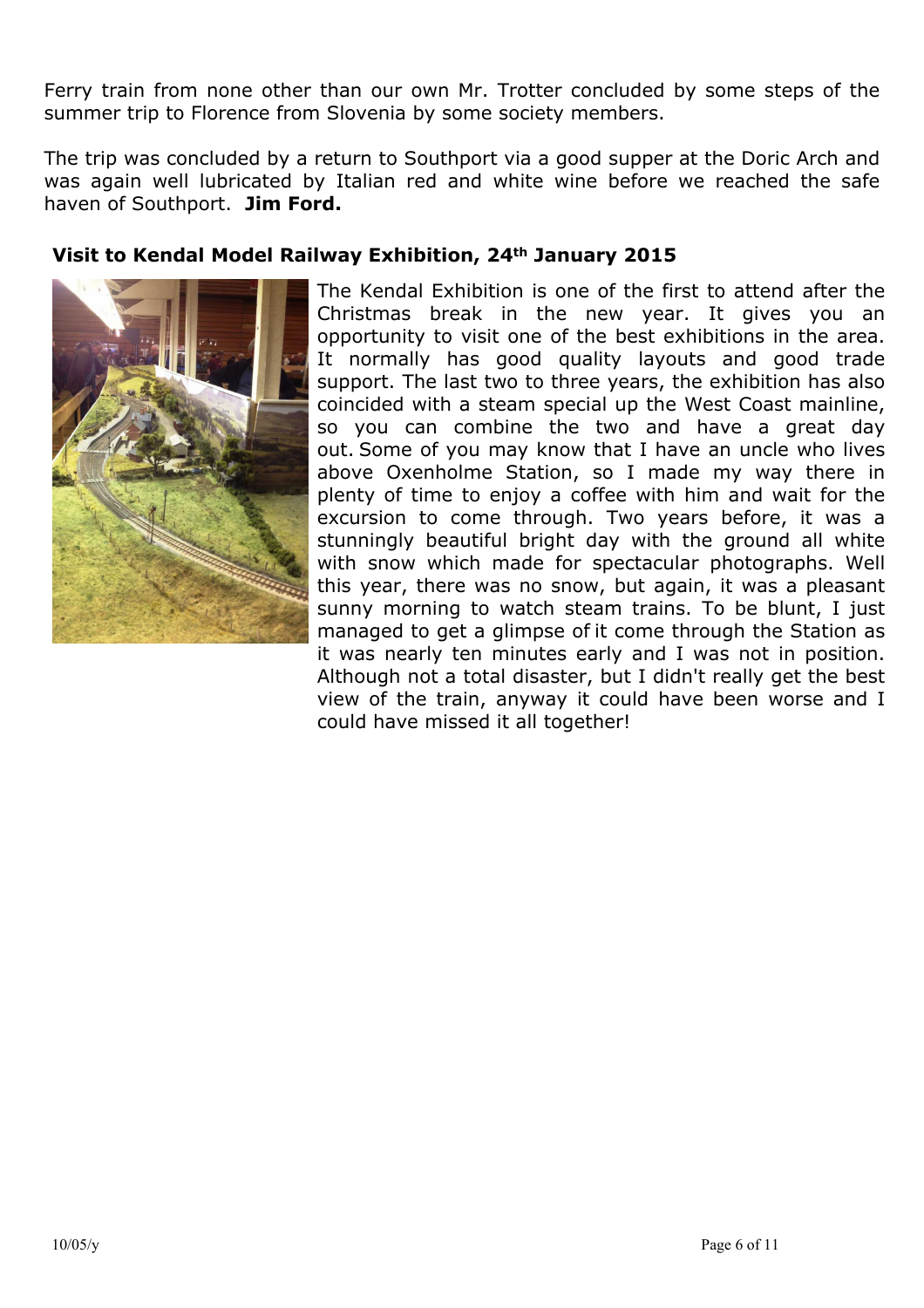As I said it was a pleasant morning, so we set off to walk to the exhibition in warm sunshine. The sports centre where the exhibition is held is just about a mile from Oxenholme Station and on the edge of Kendal town centre. It represents probably the best venue in the Town where a model railway exhibition can be held and It has be here for several years now after the exhibition went to a two day exhibition. The exhibition is held in two rooms in the sports centre. The first is a similar size to our sports hall at Birkdale and a second much smaller room with small layouts and supporting societies and support groups within.

We paid our money and bought a programme for 50p. I always like to buy a programme; it helps me identify potential invites for our exhibition and is an aid memoir for me for my own project at home. There's nothing wrong with getting inspiration from other modellers and using their ideas as inspiration for your own project. It Always makes me think of our experiences with trying to sell a programme even when it was 10p. The programme at Kendal is functional but basic; it is no where near as good as ours which we give away for free! They also still have a voting slip where visitors can vote for their favourite layout. I must admit, even though it may be considered a bit of an effort, it gives visitors an added interest in their visit. That being said, I like the idea of a public vote, but, as in our experience, I would be interested in know the total amounts of votes cast against the number of visitors etc.

The exhibition itself is laid out in the tried and tested method, trade on the outside and the layouts in the middle. Kendal always has a healthy supply of their own club and members layouts at their show. There was a good choice of gauges to see from O to N with a live steam layout too. There were several DCC layouts there which is good for me as I am looking at various DCC systems for my project at home. There was only one layout which I thought was poor; every other layout was of good quality. Although one or two enjoyed intervention from the giant finger to push start the train, something that is always annoying. But on the whole the layouts were of excellent quality and were presented well with lots of things moving.

Like our exhibition 20 years ago when all our trade were specialist, the economic reality of trade at exhibitions has changed things. The trade were numerous and on the whole again good quality where you could buy locomotives, coaches, wagons, track etc. Like a lot of exhibitions, if you need anything specialist, you have to go one line or go to a major exhibition to get it. But that's they way things are these days.

The only down side to the venue is the catering. It is outside the control of Kendal club and I believe it is organised by the sports centre. The cafe was overwhelmed at times with visitors wanted a drink or a sandwich. However the staff there did wonders with the facilities that they had. It showed to me how good our catering is and how lucky we are to have the facilities that we can use. This is only a minor point that should not distract from an excellent quality exhibition and Kendal should be congratulated for their efforts. On reflection, a visit to the Kendal exhibition is well worth the effort. It is an early start on the 2x bus and train from Preston to Oxenholme, but you can get there and back easily in a day. The exhibition is of high quality and is well worth a visit from Southport. **Peter Mills.**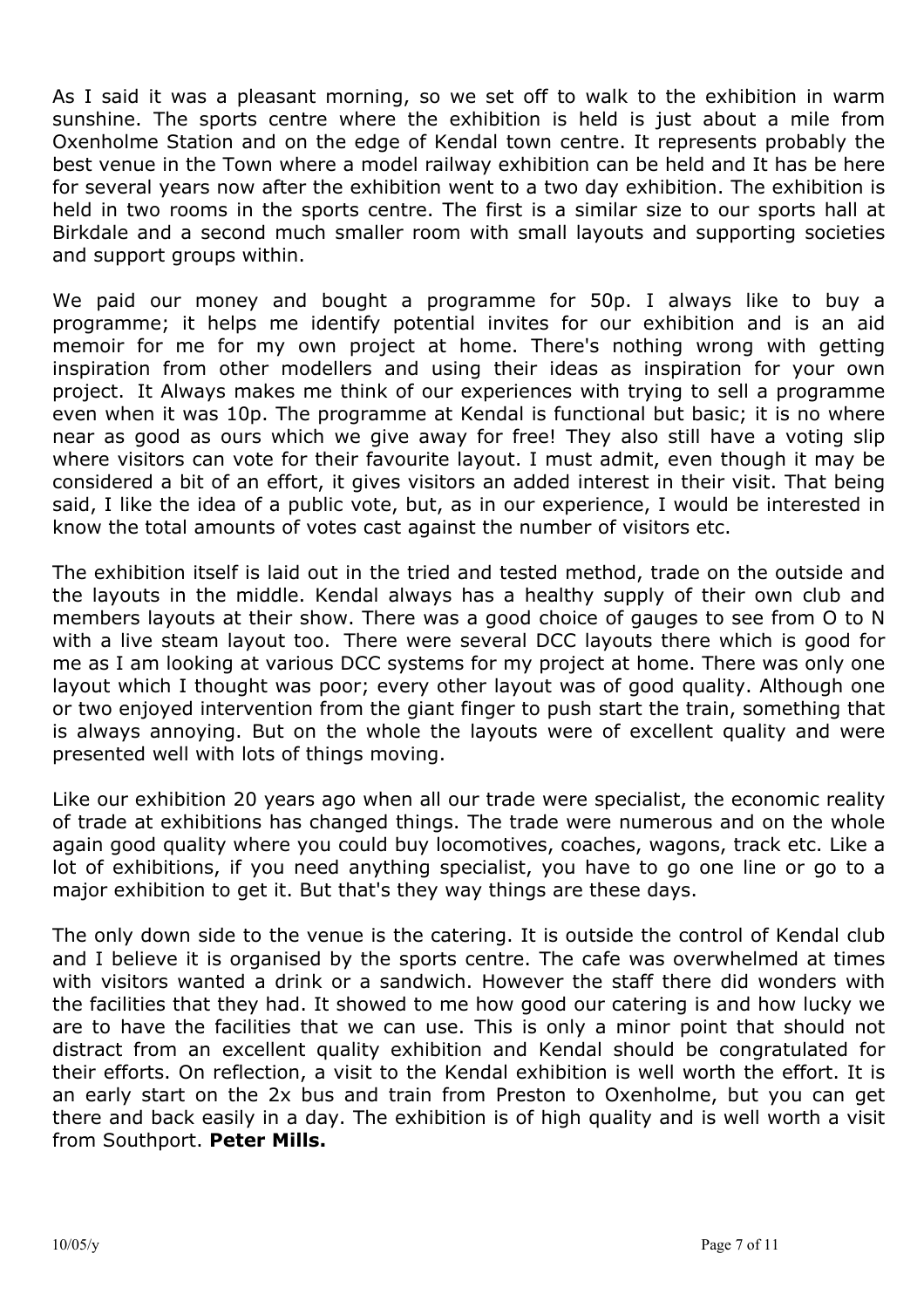## **Short Circuits No. 18.**

#### **Points (out) of Order.**

With dead frog points, if contact between the switch rail and the stock rail is broken then current does not pass and all that will happen is that the train will stall on the point. This problem has now become more prevalent as on the latest issue of Peco points as they now do not have the self cleaning under rail wiper contacts fitted between the switch and stock rails. This self cleaning wiper system has been in use since the days of Tri-ang Railways and Hornby Dublo and was a well proven method of ensuring good connectivity. Whether this deletion by Peco is for manufacturing economies or to promote sales of accessory switches will be left to the more cynical amongst you to evaluate. However, simply cleaning of the contact area will resolve the problem.

If you are using live frog points, another and possibly unexpectedly strange fault condition can occur. If the point is fed from the toe end as normal and splits into two sidings each containing a train then under normal circumstances and as you would expect only the train on the switched track would be live. If however the contact between stock rail and the adjacent switch rail is disengaged then both trains will move simultaneously. Why does this happen? Being a live frog point, both switch rails are permanently connected to the point frog. Under this fault condition the current goes to the outer rail only, then via the train, back through the point frog, via the other train and back through the inner rail. The result being that both trains move simultaneously as they are now effectively connected in series and a collision will result at the point. This is not a good circumstance to be in, especially if you have an audience watching. This is a somewhat embarrassing situation.

Can anything be done about it? Well, yes. The first and easiest solution is to make sure the location where the rails make contact is kept scrupulously clean. If that does not solve the problem then you have to resort to the complication and added expense of installing point frog switching with either an accessory switch or independent track section switches.

If you have been having unexpected collisions at your points, you now know why and what you can do about it. **Allan Trotter.**



## **Tri-ang Railways Nostalgia. Tri-ang Railways R499 Water Trough.**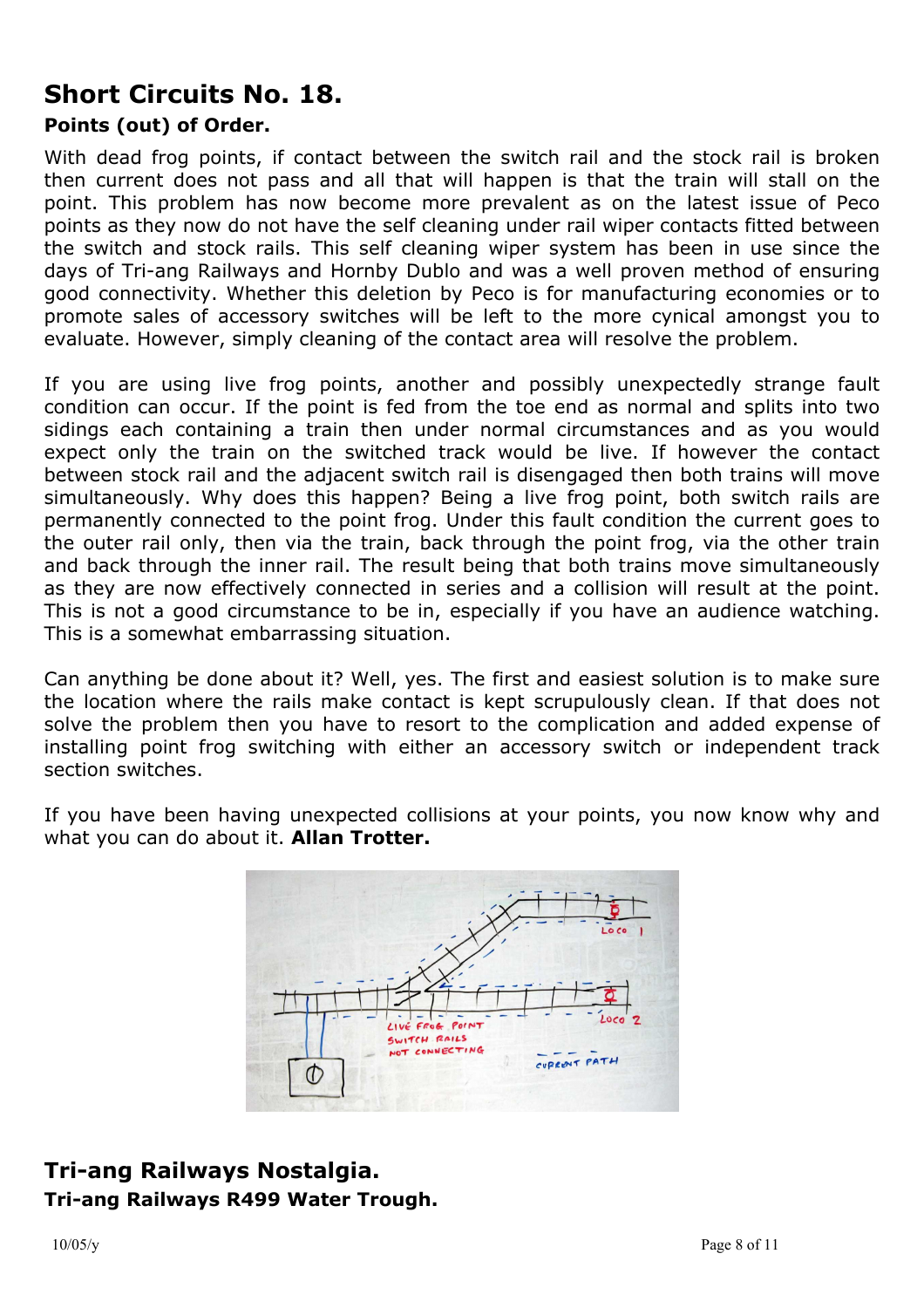*Water water everywhere, the level it does shrink, Water water everywhere, the loco needs a drink, Water water everywhere, how to quench this drought? The answer is R499, a Tri-ang Water Trough.*

Tri-ang Railways, much more than any other model railway manufacturer supported their model railway range with a vast range of accessories and line side enhancements. One item offered and something seldom if ever seen on a model railway layout was a water trough.

To explain the background to this accessory, the range of a real steam locomotive is governed not by the fuel supply, coal or oil, or even the physical endurance of the driver and fireman but by its carried water capacity. Steam locomotives therefore have to stop quite frequently to refill their water tank. To circumvent the necessity for these water stops, a way was devised to collect water on the move. The solution; an open water trough installed between the running rails. All that was required was a water supply, a dead level section of track and an adjustable scoop beneath the tender. This scoop was lowered at the critical time and the movement of the train forced the water, well most of it anyway, up into the tender. If you were standing line side, you got a free cold shower. If the fireman got the timing wrong lowering the scoop, he got a tender full of ballast and a right earful from the driver. Don't think that it is only steam locomotives that could pick up water on the move; some early diesels were able to replenish the water supply for their train steam heating boiler too.

The Tri-ang Railways water trough was first illustrated in the 1962 catalogue with a price of 1/6 (7½p). It was a two piece item, the trough with a fixed ramp at one end and a separate short ramp to attach at the other end for use singly. This design feature was also to allow two troughs to be put together to extend the trough. One trough and additional ramp fitted within a double straight section of Super 4 track which was 13<sup>1/4</sup> inches long. The original troughs were brown in colour to match the Super 4 track base. A later issue had the troughs in grey, no doubt to make them more conspicuous.

The water troughs also appeared in the 1963 catalogue and were still at the same price but by 1964 they had gone. No doubt they were not the most popular and best selling item in the catalogue. Illustrated are two troughs installed on two Super 4 double straights and a single trough with the ramp attached.

The water troughs were sold individually and unboxed to the public as single units but were supplied to retailers in a Tri-ang Railways BF box which containing six water troughs and six ramps.

Surely a most unusual and at the time inexpensive (they're definitely not that now!) addition to your train set. **Allan Trotter.**

#### **Two troughs installed back to back on two Super 4 double straights**

#### **Single trough with the ramp attached and the box as supplied to retailers**